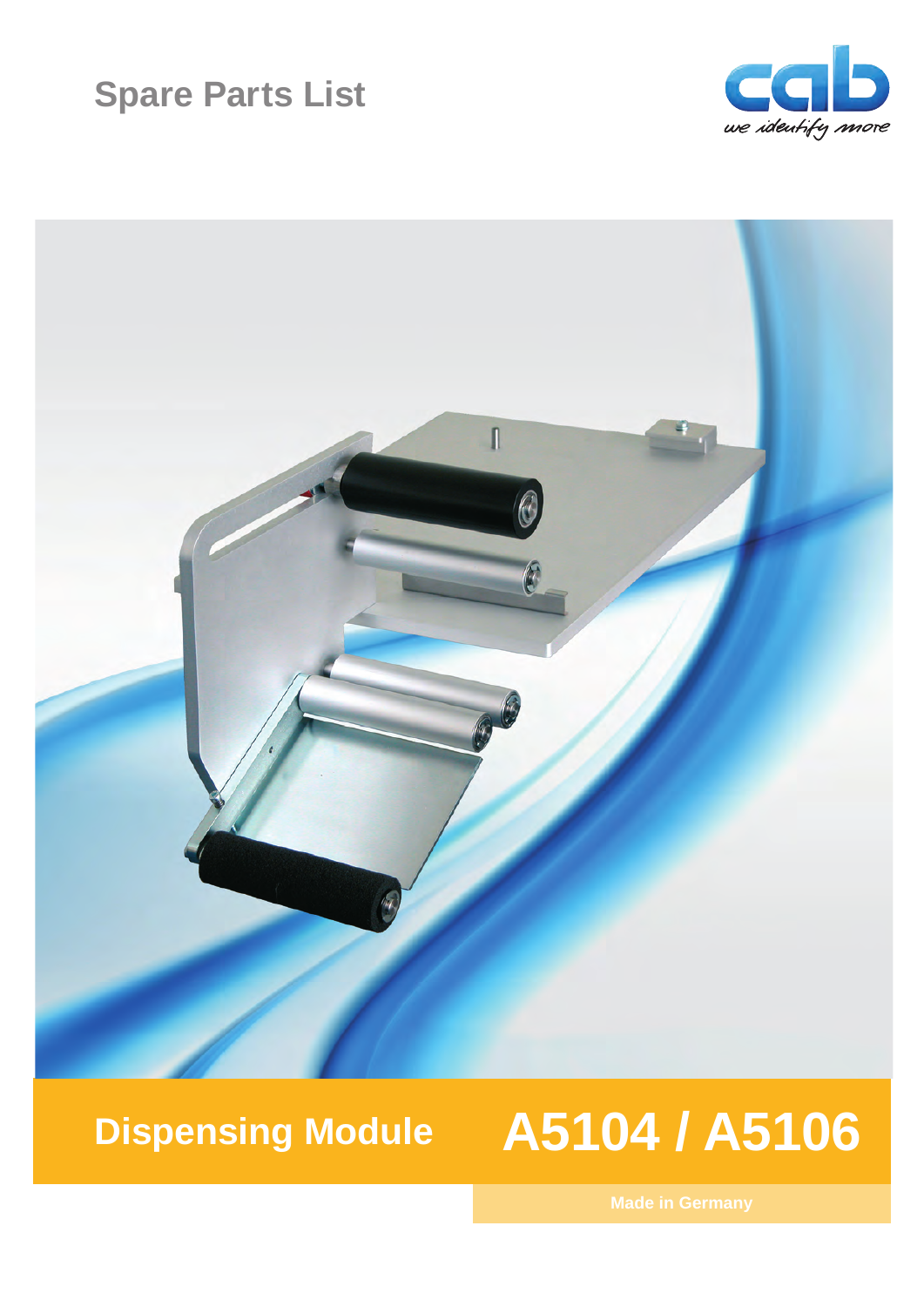#### **2 2 Spare Parts List for the following products**

| Part.-Nr. | Family                   | <b>Type</b> |
|-----------|--------------------------|-------------|
| 5949281   | <b>Dispensing Module</b> | A5104       |
| 5949265   | <b>Dispensing Module</b> | A5106       |

### **Table of Contents**

| $1 \quad \Box$ |  |
|----------------|--|
| $\mathbf{2}$   |  |
| 3              |  |
| 4              |  |
| 5              |  |
|                |  |

**Edition:** 04/2015 - Part No. 9008999

#### **Copyright**

This documentation as well as translation hereof are property of cab Produkttechnik GmbH & Co. KG. The replication, conversion, duplication or divulgement of the whole manual or parts of it for other intentions than its original intended purpose - in particular the procurement of spare parts for products sold by cab – demand the previous written authorisation by cab.

#### **Editor**

Regarding questions or comments please contact cab Produkttechnik GmbH & Co. KG.

#### **Topicality**

Due to the constant further development of our products discrepancies between documentation and product can occur. Please check www.cab.de for the latest update.

#### **Terms and conditions**

Deliveries and performances are effected under the "General conditions of sale of cab

#### **Germany**

cab Produkttechnik GmbH & Co KG Postfach 1904 D-76007 Karlsruhe Wilhelm-Schickard-Str. 14 D-76131 Karlsruhe Telefon +49 721 6626-0 Telefax +49 721 6626-249 www.cab.de info@cab.de

#### **France**

cab technologies s.a.r.l. F-67350 Niedermodern Téléphone +33 388 722 501 www.cab.de/fr info.fr@cab.de

#### **USA**

cab Technology Inc. Tyngsboro MA, 01879 Phone +1 978 649 0293 www.cab.de/us info.us@cab.de

#### **Asia**

cab Technology Co., Ltd.<br>希爱比科技股份有限公司 Junghe, Taipei, Taiwan Phone +886 2 8227 3966

www.cab.de/tw info.asia@cab.de

**China**  cab (Shanghai)Trading Co., Ltd. 铠博(上海)贸易有限公司 Phone +86 21 6236-3161 www.cab.de/cn

info.cn@cab.de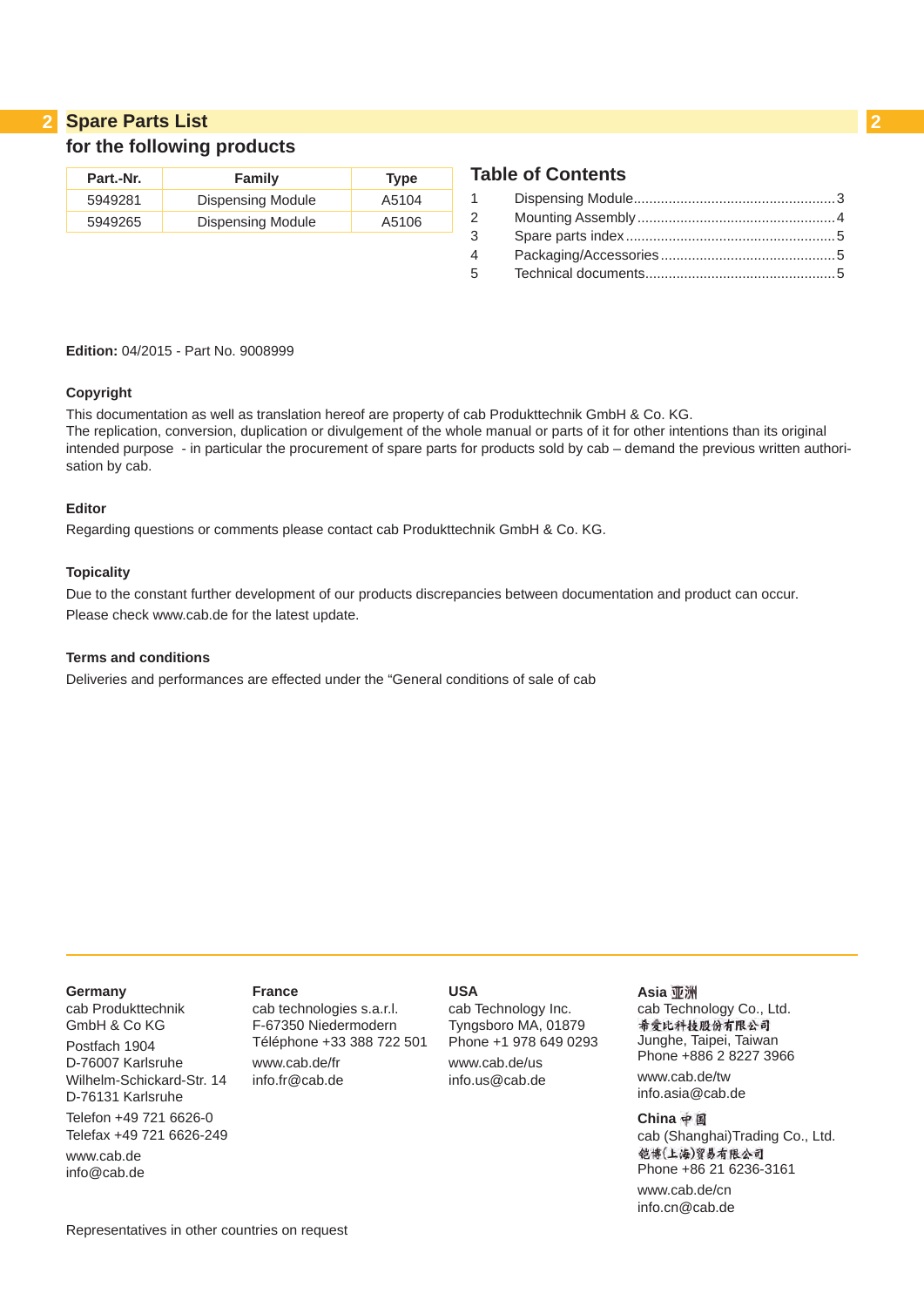## <span id="page-2-0"></span>**2 1 Dispensing Module 3**

| Part.-No.<br><b>Description</b><br>No. |                                                    |                                                                                                                                                                                                                                             |                |                                                                                                                     | Serial No.                               | No.                           | Part.-No.                                                                  | <b>Description</b>                                                                                | PU              |      | Serial No. |
|----------------------------------------|----------------------------------------------------|---------------------------------------------------------------------------------------------------------------------------------------------------------------------------------------------------------------------------------------------|----------------|---------------------------------------------------------------------------------------------------------------------|------------------------------------------|-------------------------------|----------------------------------------------------------------------------|---------------------------------------------------------------------------------------------------|-----------------|------|------------|
|                                        |                                                    |                                                                                                                                                                                                                                             |                | from                                                                                                                | to                                       |                               |                                                                            |                                                                                                   |                 | from | to         |
| $\mathbf{1}$                           |                                                    | 5902361.001 Screw DIN7984-M6x16                                                                                                                                                                                                             | 10             |                                                                                                                     |                                          | 14.2                          | 5941182.001 Axle                                                           | 6"                                                                                                | $\overline{2}$  |      |            |
| $\overline{2}$                         |                                                    | 5903040.001 Washer DIN125-A6.4                                                                                                                                                                                                              | 10             |                                                                                                                     |                                          | 15.1                          |                                                                            | $4"$<br>5941158.001 Dispense Plate                                                                | $\mathbf{1}$    |      |            |
| 3                                      |                                                    | 5902335.001 Screw DIN7984-M6x25                                                                                                                                                                                                             | $10$           |                                                                                                                     |                                          | 15.2                          |                                                                            | 6"<br>5941183.001 Dispense Plate                                                                  | $\sqrt{2}$      |      |            |
| $\overline{4}$                         | 5530395.001 Nut                                    |                                                                                                                                                                                                                                             | $\mathbf{1}$   |                                                                                                                     |                                          | 16                            |                                                                            | 5902375.001 Screw DIN7984-M6x10                                                                   | $10$            |      |            |
| 5                                      |                                                    | 5903112.001 Washer DIN6340 8.4                                                                                                                                                                                                              | 10             |                                                                                                                     |                                          | 17.1                          | 5941167.001 Roll                                                           | 4"                                                                                                | $\mathbf{1}$    |      |            |
| 6                                      |                                                    | 5902241.001 Screw DIN7984-M4x10                                                                                                                                                                                                             | $10$           |                                                                                                                     |                                          | 17.2                          | 5941189.001 Roll                                                           | $6"$                                                                                              | $\sqrt{2}$      |      |            |
| $\overline{7}$                         | 5949319.001 Bracket                                |                                                                                                                                                                                                                                             | $\mathbf{1}$   |                                                                                                                     |                                          | 18                            | 5941160.001 Slide                                                          |                                                                                                   | $\mathbf{1}$    |      |            |
| 8                                      |                                                    | 5902297.001 Screw DIN912-M4x30                                                                                                                                                                                                              | 10             |                                                                                                                     |                                          | 19                            |                                                                            | 5904516.001 Set Screw DIN913 M4x6                                                                 | $10$            |      |            |
| $\boldsymbol{9}$                       | 5949316.001 Base Plate                             |                                                                                                                                                                                                                                             | $\mathbf{1}$   |                                                                                                                     |                                          | 20.1                          | 5949332.001 Belt Roller                                                    | 4"                                                                                                | $\mathbf{1}$    |      |            |
| 10                                     | 5941168.001 Lever                                  |                                                                                                                                                                                                                                             | $\mathbf{1}$   |                                                                                                                     |                                          | 20.2                          | 5941186.001 Belt Roller                                                    | 6"                                                                                                | $\overline{2}$  |      |            |
| 11                                     |                                                    | 5905034.001 Spring D-135                                                                                                                                                                                                                    | $\mathbf{1}$   |                                                                                                                     |                                          | 21.1                          | 5941165.001 Core                                                           | 4"                                                                                                | $\mathbf{1}$    |      |            |
| 12.1                                   | 5941166.001 Foam Roll                              | $4"$                                                                                                                                                                                                                                        | $\mathbf{1}$   |                                                                                                                     |                                          | 21.2                          | 5941184.001 Core                                                           | $6"$                                                                                              | $\overline{2}$  |      |            |
| 12.2                                   | 5941185.001 Foam Roll                              | 6"                                                                                                                                                                                                                                          | $\overline{2}$ |                                                                                                                     |                                          | 22                            |                                                                            | 5903054.001 Washer DIN988-10x16x1                                                                 | 10              |      |            |
| 13                                     |                                                    | 5903510.001 E-Ring DIN6799-9                                                                                                                                                                                                                | 10             |                                                                                                                     |                                          | 23                            |                                                                            | 5903043.001 Washer DIN988-10x16x0,2                                                               | 10              |      |            |
| 14.1                                   | 5941157.001 Axle                                   | 4"                                                                                                                                                                                                                                          | $\mathbf{1}$   |                                                                                                                     |                                          | 24                            |                                                                            | 5903059.001 Washer DIN988-10x16x0,5                                                               | 10              |      |            |
|                                        | 3<br><b>Couran</b><br>6/2x<br><b>Com</b><br>6<br>2 | 1/2x<br>0<br>2/2x<br><b>RACCO</b><br>Q<br>9<br>$\theta$<br>D<br>$\bigoplus$<br>6<br>Q,<br><b>College</b><br>5<br><b>College</b><br>$\Diamond$<br>Q<br>10<br>$\pmb{o}$<br>8<br>∕⊗<br>11<br>⊗<br>$\mathcal{Q}$<br>22 <sup>°</sup><br>14<br>12 | ≫              | $\mathord{<}_{\!\!{\mathfrak{O}}}$<br>€<br>1 $\widetilde{3}$<br>$\mathscr{C}_{\mathscr{A}}$<br>Q<br>14 <sup>′</sup> | 18 <sup>2</sup><br>23<br>$13_{24}$<br>15 | C<br>$14^\circ$<br>C<br>16/2x | 14 <sup>′</sup><br>13<br>23<br>2<br>'Q<br>$\frac{14}{3}$<br>17<br>17<br>13 | 13<br>23<br>Θ<br>17<br>19<br>Q<br>20<br>17<br>23<br>$\mathcal{O}$<br>23<br>13<br>O)<br>$\alpha$ . | 13 <sup>′</sup> | 23   |            |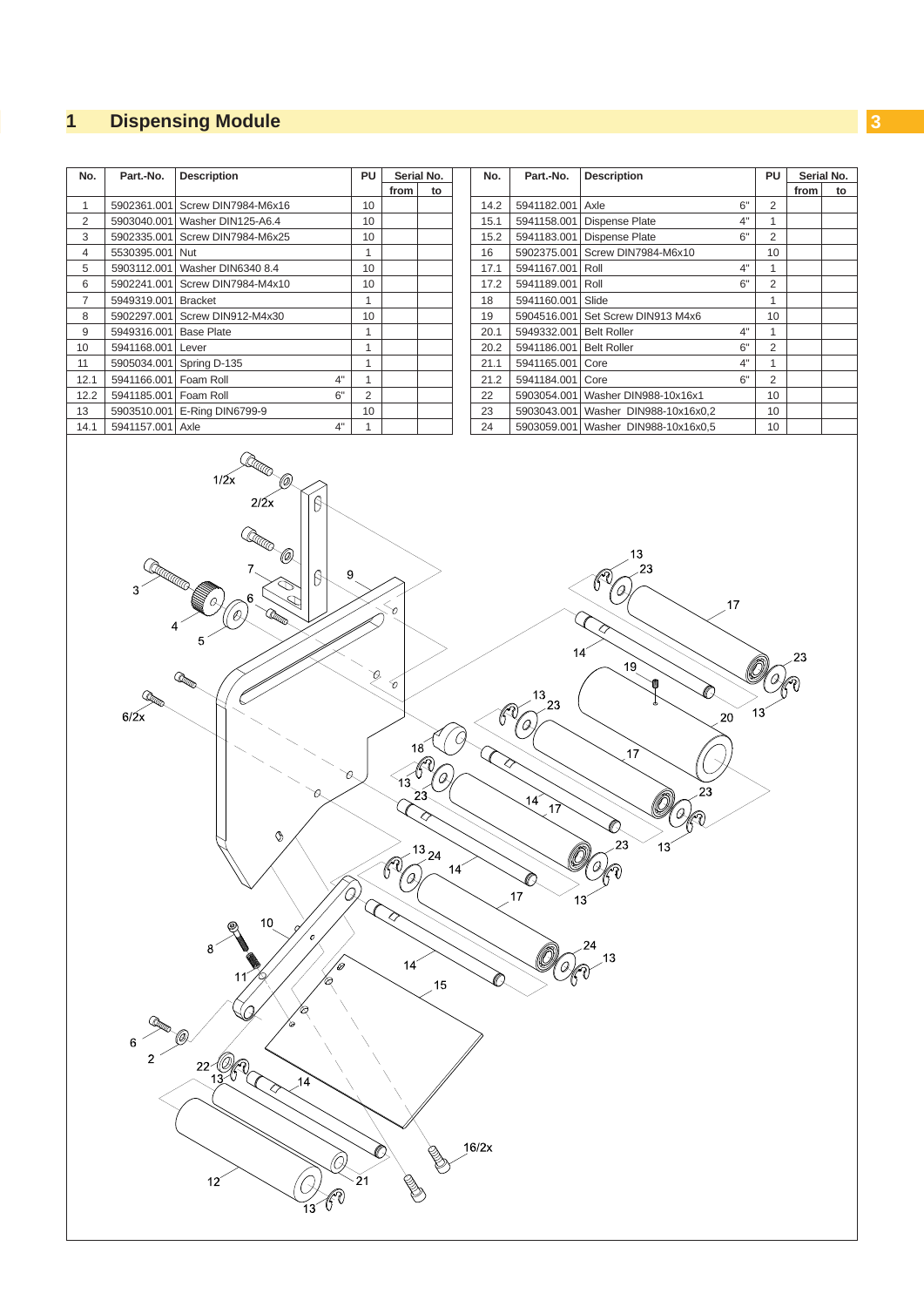#### <span id="page-3-0"></span> **Mounting Assembly**

| No.            | Part.-No.            | <b>Description</b>    | <b>VPE</b> |                | Serial No. |    |
|----------------|----------------------|-----------------------|------------|----------------|------------|----|
|                |                      |                       |            |                | from       | to |
| $\overline{2}$ | 5903040.001          | Washer DIN125-A6.4    |            | 10             |            |    |
| 3              | 5902335.001          | Screw DIN7984-M6x25   |            | 10             |            |    |
| 6              | 5902241.001          | Screw DIN7984-M4x10   |            | 10             |            |    |
| 25             | 5902137.001          | Screw DIN912-M6x12    |            | 10             |            |    |
| 26.1           | 5941738.001          | <b>Base Plate</b>     | 4"         | 1              |            |    |
| 26.2           | 5941188.001          | <b>Base Plate</b>     | 6"         | $\overline{2}$ |            |    |
| 27             | 8914152.001 U-rail   |                       |            | 1              |            |    |
| 28             | 5949328.001          | <b>Locking System</b> |            |                |            |    |
| 29             | 8914151.001          | Clamp                 |            | 1              |            |    |
| 30             | 5941742.001          | Profile               |            | 1              |            |    |
| 31             | 5941743.001 Slot Nut |                       |            |                |            |    |